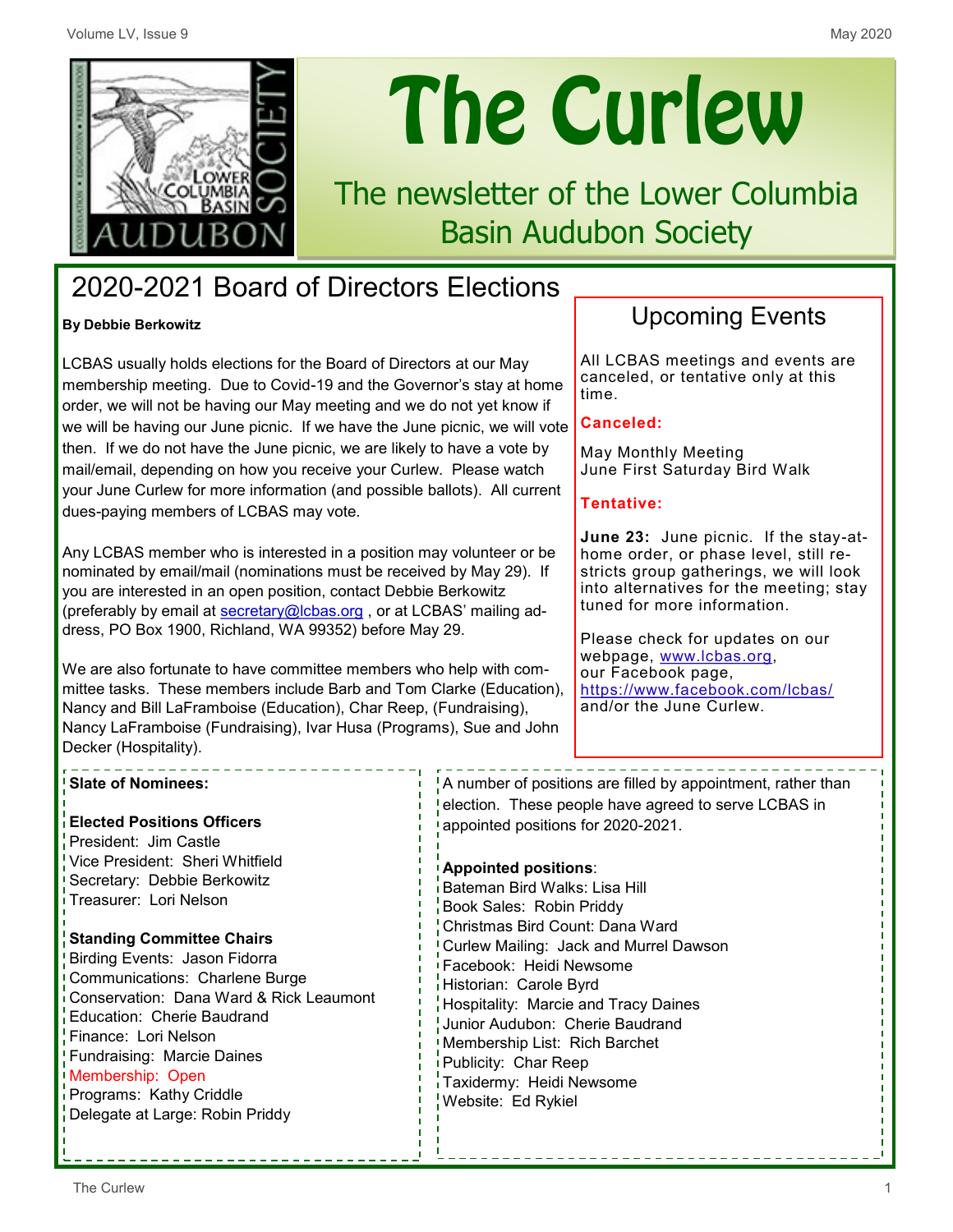## **Bird and Nature Therapy, Online**

As long as we're stuck at, or close to home, we might as well check out some opportunities to learn more about bird species, or our environment. As LCBAS will not have a May monthly meeting, perhaps one of these options will be an interesting alternative—and you can enjoy the resource during our normally scheduled meeting time, or if a youtube link, another time.

#### **The Deep Forest Owls of the Pacific Northwest: A Conservation Dilemma.**

Jack Dumbacher is curator of birds and mammals at the California Academy of Sciences, where he's done work on poisonous birds in New Guinea, elephant-shrews in Namibia, and a variety of projects in California, including studying how fires impact bird communities. Jack will dive a little deeper into work being done in California and the Pacific Northwest on the federally listed Northern Spotted Owl. The Northern Spotted Owl is a beautiful forest species that has been in decline for 30 years, in part because of another owl that has invaded from the Eastern U.S. What will it take to save the spotted owl, and should we do it? Join us to hear about the latest data on our local forest owl "celebrity," and ask questions about the tough decisions that managers may have to make in the near future. [https://www.youtube.com/watch?v=bHATnApz](https://www.youtube.com/watch?v=bHATnApz-Wk)-Wk

For more nature, birds, and science from the California Academy of Sciences, check out their Breakfast Club, here: [https://www.calacademy.org/academy](https://www.calacademy.org/academy-breakfast-club-livestreamed)-breakfast-club-livestreamed and/or other available online resources: [https://](https://www.calacademy.org/?fbclid=IwAR1YupOmQaz2rXh2rnrKPGXVGglaqPGPyStxpBDiau2YmpeLvZuvcBWxaU8) [www.calacademy.org/?fbclid=IwAR1YupOmQaz2rXh2rnrKPGXVGglaqPGPyStxpBDiau2YmpeLvZuvcBWxaU8](https://www.calacademy.org/?fbclid=IwAR1YupOmQaz2rXh2rnrKPGXVGglaqPGPyStxpBDiau2YmpeLvZuvcBWxaU8)

**On Tuesday, May 26th, the North Cascades Audubon Society** will have a live Zoom presentation from 7 — 8:30 P.M. It is free and open to the public, but you must sign up in advance to get the Zoom entry details.

#### **Fire in Washington's Forests: A Tale of Two Sides of the Mountains.**

Dr. Brian J. Harvey is an Assistant Professor in the School of Environmental and Forest Sciences in the College of the Environment at the University of Washington. His research focuses on understanding the nature of forest disturbances (e.g., fires and insect outbreaks) and how forest structure and function is shaped by disturbances, interactions among disturbances, and climate.

Fire has played a foundational role in the forests across the State of Washington historically, currently, and will continue to do so in the future. However, the natural role of fire, effects of past forest management, and effects of a warming climate are drastically different between the east and west sides of the Cascade Mountains. In this talk Dr. Brian Harvey will discuss some current research frontiers regarding forest fire ecology in Washington, and what forests of the future may look like in a warm and more fire-prone future.

Tuesday, May 26; 7 - 8:30pm

The Zoom log-in will be sent by email to registered attendees. To register please click the following link:

[https://www.eventbrite.com/e/north](https://www.eventbrite.com/e/north-cascades-audubon-society-fire-in-was-forests-registration-103550321800)-cascades-audubon-society-fire-in-was-forests-registration-103550321800

**Remember, this is free, and open to the public, but you need to download Zoom and sign up in advance.**

## **Audubon for Kids, and Kids at Heart**

Do you have children or grandchildren at home looking for something different to do? How about you? If you would like to check out an activity which is fun, educational, creative, involves the outdoors, and teaches about birds, check out National Audubon's new, on-line resource for kids, and kids at heart. (That means you!)

This is how National Audubon introduces their new resource: Audubon for Kids! "We can and will get through this together. And it's in that spirit that we're sharing our new Audubon for Kids! program with you. This resource aims to bring together activities from across Audubon 's national network of environmental educators, including the classroom curriculum Audubon Adventures, plus related DIY (do it yourself ) activities and content from Audubon's editors. These activities can be done at home or in a yard or park, sometimes with the help of a computer. The goal isn't to teach a child how to name and identify bird species, but rather to give them space to explore and feel connected to the natural world. If you 're a parent or caretaker, that means you don't need to worry about your own knowledge of birds or plants. All you need to be is a companion to your child's curiosity. We hope it will help you and your loved ones find awe and inspiration in the natural world around us. Here is the link: https://www.audubon.org/get-outside/activities/ audubon-for-kids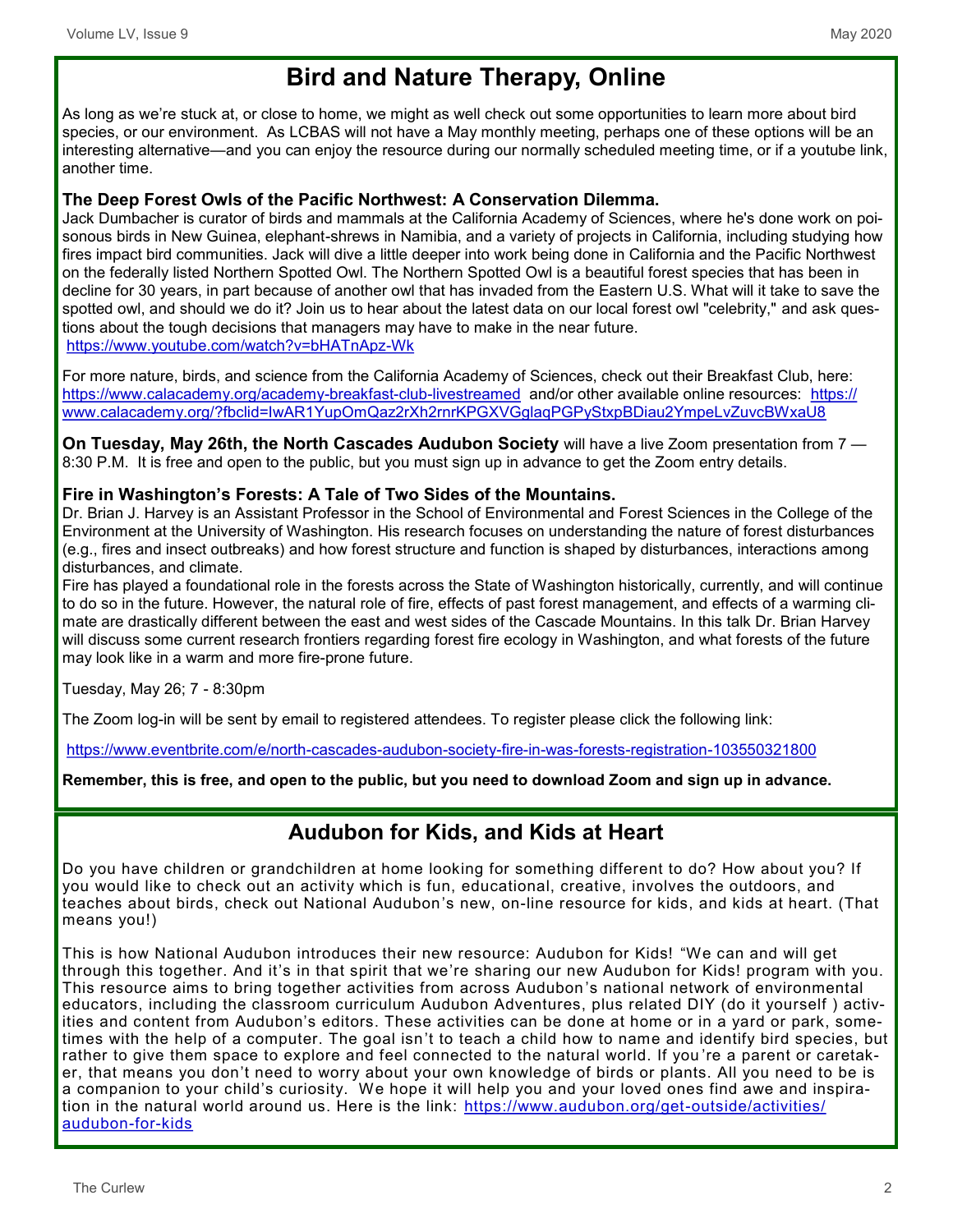## **The Joys of Birding**

#### **By Charlene Burge**

LCBAS will not be hosting any field trips because of the risk of COVID-19. However, you don't need to give up on the joys of birding and the inspiration the outdoors and nature provides. You can get out by yourself while socially distancing in a way that is responsible, and protect yourself and others. You may need to be flexible and move to a different site if you find your first choice is already too busy. It's difficult to avoid close encounters on narrow trails. Do you know the best places near you to go birding? Have you thought about exploring new areas but aren't sure where to go? The

LCBAS website has a list, and descriptions of birding locations here: [https://lowercolumbiabasinaudubon.org/](https://lowercolumbiabasinaudubon.org/BirdingLocations.html) [BirdingLocations.html](https://lowercolumbiabasinaudubon.org/BirdingLocations.html)

Many birds are just arriving now, or migrating through on their way to their breeding grounds—and some are showing up in unusual numbers. For example, several birders are reporting an unexpected species this year: Evening Grosbeaks. Nancy LaFramboise reported several at her feeder, and commented that it's important to remember that they are finches, and like the House Finches and goldfinches, they wander. This leads to some years being irruption years, where they are seen in unexpected places or numbers. If you use Facebook, you can follow the reports on the Tri-Cities Birders page [https://www.facebook.com/](https://www.facebook.com/groups/151054868748760/) [groups/151054868748760/](https://www.facebook.com/groups/151054868748760/) , and on the Lower Columbia Basin Audubon page<https://www.facebook.com/lcbas/> . eBird is, as always, a great resource.



 **Evening Grosbeak Photo by Eric Ellingson**

Some birders report that their normal feeder birds are suddenly missing, or their numbers have dropped. Where did they go? Many of those species may either be staying close to a nesting location, and natural food sources that are now more available with flowering and/or going to seed spring plants, or choosing natural food sources that have more of a certain nutrient that they need. I've noticed House Finches plucking all the seeds from the back yard dandelions (thank you finches!) while ignoring the feeder. Others species may have migrated in large numbers to breeding/nesting locations, and will be back.

Our local wetlands and waterways are also experiencing a fluctuation of birds. White-faced Ibis, considered rare here in the Lower Columbia Basin, have been seen by many birders in the McNary NWR / Wallula Unit / Walla Walla River delta. Osprey's, common but ever so exciting to see back again, are at their normal platforms, but one pair surprised us by building a nest in a parking lot on a light structure!

So please, give yourself a nature break, and go birding, safely. Let us know what you see via the Facebook pages, eBird, or contact the Curlew Editor at communications@lcbas.org if you would like a chance to have your observations featured in the Curlew. We are always accepting submissions .

Have you found a baby bird out of the nest too early, or an injured bird? Not sure how to proceed? Blue Mountain Wildlife, and LCBAS, have helpful guidelines: <https://lowercolumbiabasinaudubon.org/Injured.html>



**Least Sandpiper at McNary NWR HQ Unit Photo by Sheri Whitfield**



**White-faced Ibis at McNary NWR Photo by Elke Davis**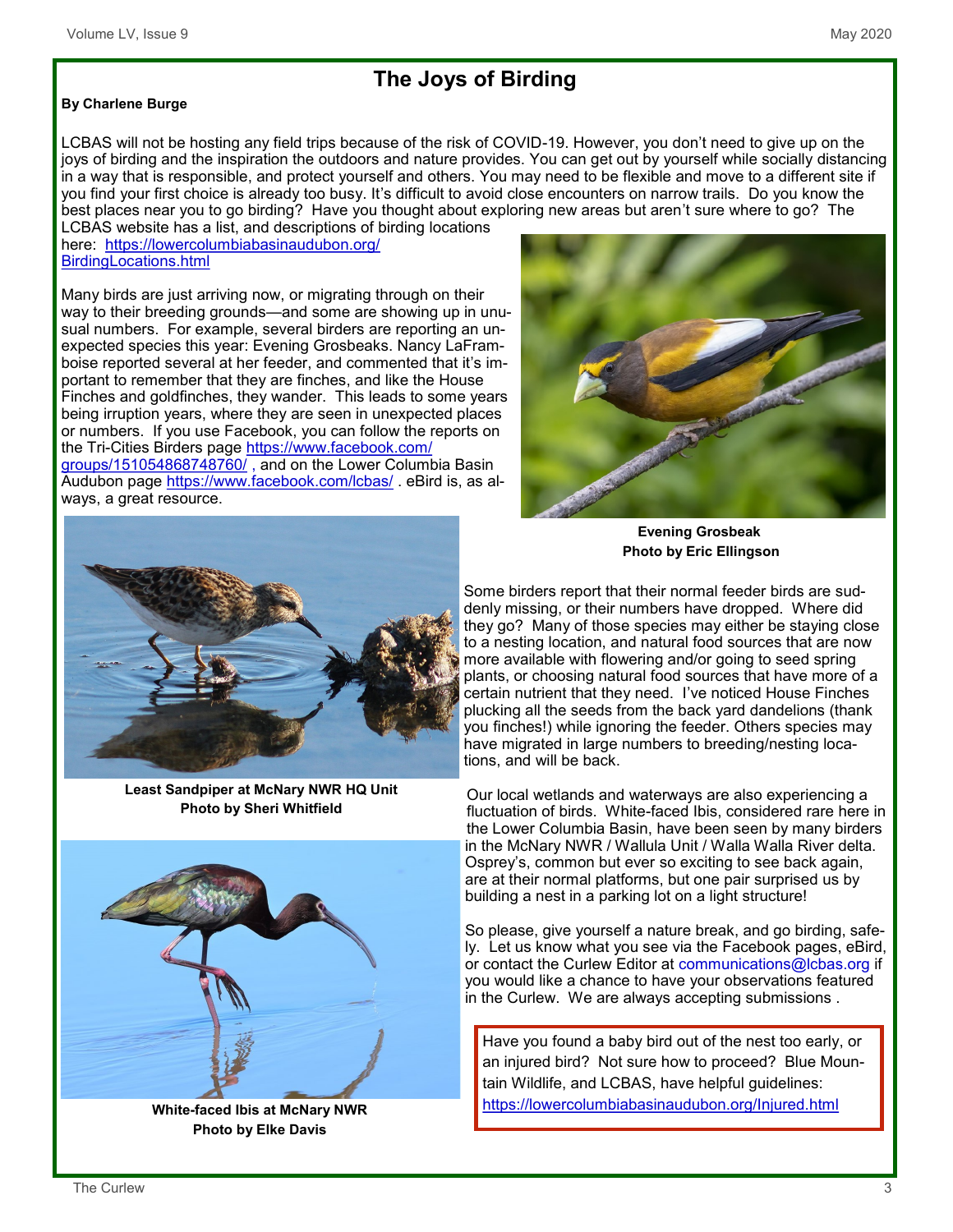## **Field Trip: Snow Mountain**

#### **Trip Report and Photos by Ivar Husa**

Earlier this month Elke Davis and I had the pleasure of visiting a natural area west of Yakima called Snow Mountain Ranch. When David James spoke at one of our meetings he recommended the area for butterflies (and I suppose birds too). This 1800 acre historic

ranching area is a Cowiche Canyon Conservancy holding, where they are working on native habitat restoration. Habitats on the ranch include riparian, pond, and wide open lowland fields. Elke and I saw lots of birds and bugs, and the weather was wonderful. I returned May  $8^\mathrm{th}$ . My mission was to gain the summit, and photograph anything that flies, and then stops long enough for a photograph.

The natural area is easy to get to and there was plenty of parking when we visited. There is a lower area with long trails and little elevation gain. I did the circle route, which takes one to Cowiche Summit. I haven't looked it up, but it was some elevation gain, up and down 10 miles.

One can see Mount Adams and Rainier summits from there. I recorded 19 species, including Western Tanager and Lazuli Bunting.

**Ivar Husa**

For more information on the Cowiche Canyon Conservancy: <https://www.cowichecanyon.org/>





## **Now Free from Pete Thayer — Thayer Birding Software!**

#### **By Pete Thayer**

After 26 years, I am starting to gradually wind down Thayer Birding Software. As part of my exit strategy, I realized that the decision to offer our birding software now to anyone for free just made a lot of sense. Thousands have already taken advantage of this offer. Use this software to learn about the amazing birds in your yard and in your country. Watch videos of bird behavior, hear their songs, and take hundreds of fun quizzes on the birds of North America. Use the ID Wizard if you are not sure of a bird name. Compare two birds side-by-side. If you like, use the promo code PeteThayerFree to change the price from \$49.95 to \$0.00. This program runs on computers using Windows 7, 8 or 10. It will also run on older Mac Operating Systems such as Mac OS X 10.9 - MacOS 10.13. This includes High Sierra, Sierra, El Capitan, Yosemite and Mavericks. It is very easy to download a copy: Simply visit www.ThayerBirding.com. Click the "Windows or Mac download" button. Now click the "Add Promo Code button". Type in PeteThayerFree. Click Apply. Click Free Checkout. Happy Birding!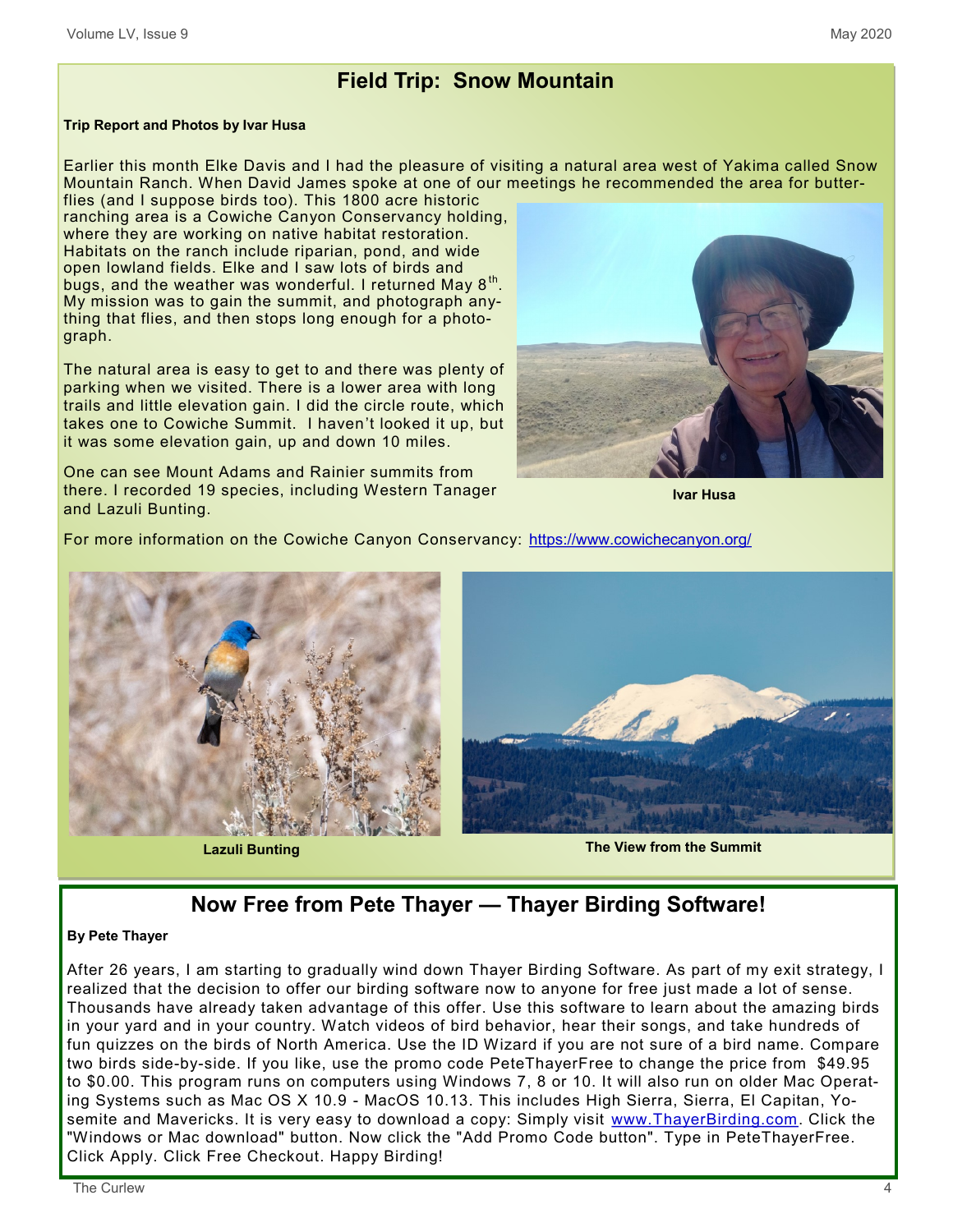**LCBAS MEMBERSHIP RENEWAL: Postal Curlew subscribers** can see the year/month their subscription expires by looking on their Curlew label. **eCurlew subscribers** are alerted to the impending expiration of their subscription by email. Please renew your subscription on or before the month your subscription expires to continue to receive the Curlew without interruption. Renewing online is easy, quick and safe: **http://lcbas.org/JoinLCBAS.html** or you can use the form included with your newsletter.

**Consider receiving the eCurlew instead of a paper copy!** See all the photos in color, receive your Curlew sooner, and save paper and LCBAS resources. To switch to the eCurlew, contact **subscriptions@lcbas.org** and include your name and email address.

**ADDRESS CHANGES:** Please send address changes (postal address or email address) to Rich Barchet at **subscriptions@lcbas.org** so that your subscription is not interrupted. You can mail address changes to LCBAS, PO Box 1900, Richland, WA 99354.

**NEW NATIONAL AUDUBON SOCIETY MEMBERS:** We have been sending you complimentary issues of The Curlew newsletter to keep you up to date on local happenings. After three issues, the complimentary mailings end. To continue to receive The Curlew newsletter without interruption, please become a paid subscriber. Doing so is fast, easy, and secure at our website **http://lcbas.org/JoinLCBAS.html**

The **LCBAS Privacy Policy** is available at our website.

**Find out more at www.lcbas.org or www.lowercolumbiabasinaudubon.org/**

| <b>LCBAS OFFICERS AND STANDING COMMITTEE CHAIRS</b> |                             |                          |
|-----------------------------------------------------|-----------------------------|--------------------------|
| <b>Position</b>                                     | <b>Name</b>                 | <b>Email</b>             |
| <b>President</b>                                    | <b>Jim Castle</b>           | president@lcbas.org      |
| <b>Vice President</b>                               | <b>Sheri Whitfield</b>      | vicepresident@lcbas.org  |
| <b>Treasurer</b>                                    | <b>Lori Nelson</b>          | treasurer@Icbas.org      |
| <b>Secretary</b>                                    | <b>Debbie Berkowitz</b>     | secretary@Icbas.org      |
| <b>Birding Events</b>                               | Jason Fidorra               | fieldtrips@lcbas.org     |
| <b>Communications Chair</b>                         | <b>Charlene Burge</b>       | communications@lcbas.org |
| <b>Conservation Co-Chair</b>                        | Dana Ward and Rick Leaumont | conservation@lcbas.org   |
| <b>Education Chair</b>                              | <b>Cherie Baudrand</b>      | education@Icbas.org      |
| <b>Finance Chair</b>                                | <b>Lori Nelson</b>          | treasurer@Icbas.org      |
| <b>Fundraising Chair</b>                            | <b>Marcie Daines</b>        | fundraising@lcbas.org    |
| <b>Membership Chair</b>                             | <b>OPEN</b>                 | <b>Pending</b>           |
| <b>Program Chair</b>                                | <b>Kathy Criddle</b>        | programs@lcbas.org       |
| <b>Director at Large</b>                            | <b>Robin Priddy</b>         |                          |
| <b>OTHER CONTACTS:</b>                              |                             |                          |
| <b>Curlew Editor</b>                                | <b>Charlene Burge</b>       | communications@lcbas.org |
| <b>Membership Database</b>                          | <b>Rich Barchet</b>         | subscriptions@lcbas.org  |
| <b>LCBAS Website</b>                                | <b>Ed Rykiel</b>            | webmaster@lcbas.org      |